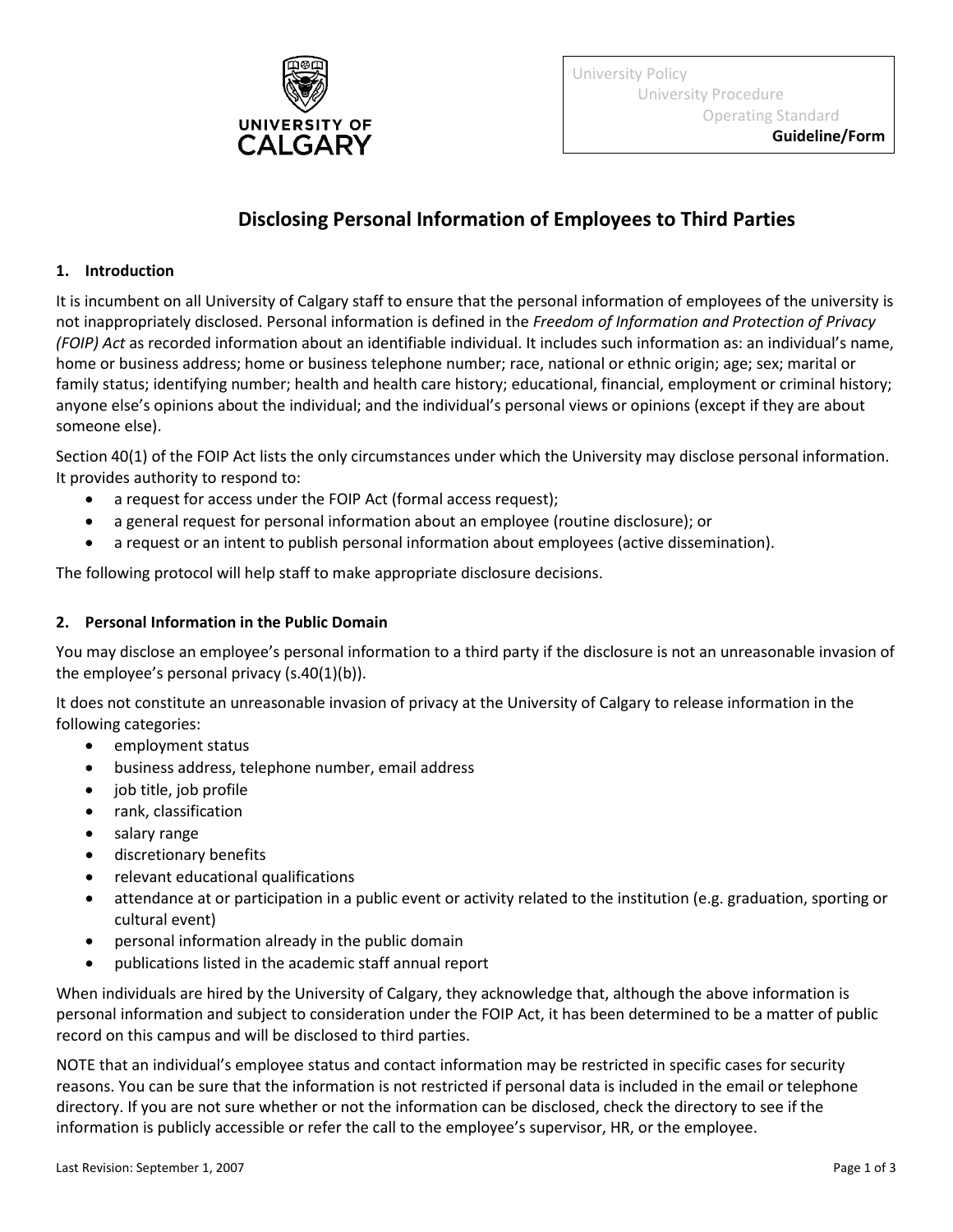# **3. Confidential Personal Information**

You must refuse to disclose an employee's personal information to a third party if the disclosure would be an unreasonable invasion of the employee's privacy.

It is an unreasonable invasion of privacy at the University of Calgary to release the following kinds of information to a third party unless the disclosure is authorized under section 40:

- exact salary or any information that might indicate an exact salary amount
- home address or telephone number
- information relating to an individual's race, national or ethnic origin; age, marital or family status; health and health care history
- employment history
- ID number
- evaluative information
- birth date

# **4. Disclosing with Consent**

You may disclose an employee's personal information to a third party if the employee has identified the information and consented in writing to the disclosure (s.40(1)(d)). Written consent should be acquired prior to disclosure in the following kinds of cases:

- a credit card company or bank requests exact salary information
- a potential employer requests an evaluation of a former or current employee
- a potential employer requests details regarding the employment history of a former or current employee

#### **5. Disclosing to Other Authorities**

You may also disclose an employee's personal information to a specific third party if the disclosure is authorized under section 40.

For example, you may disclose:

- for the purpose for which the information was collected or compiled or for a use consistent with that purpose
- for the purpose of complying with a collective agreement
- for any purpose in accordance with an enactment of Alberta or Canada that authorizes or requires the disclosure
- to an officer of the University of Calgary if the information is necessary for the performance of his or her duties
- for the purpose of collecting a fine or debt owed by an individual to the University of Calgary
- for the purpose of determining or verifying an individual's suitability or eligibility for a program or benefit
- to Audit Services or any other prescribed body for audit purposes
- so that the spouse, relative or friend of an injured, ill or deceased individual may be contacted
- for the purpose of managing or administering personnel of the University of Calgary

Consult section 40 of the FOIP Act for a complete list of authorities.

NOTE that in all cases, the University should disclose personal information only to the extent necessary to enable the officer to carry out the purpose described.

#### **6. Discussion**

It should be clear that staff may choose to disclose information in one circumstance but not in another.